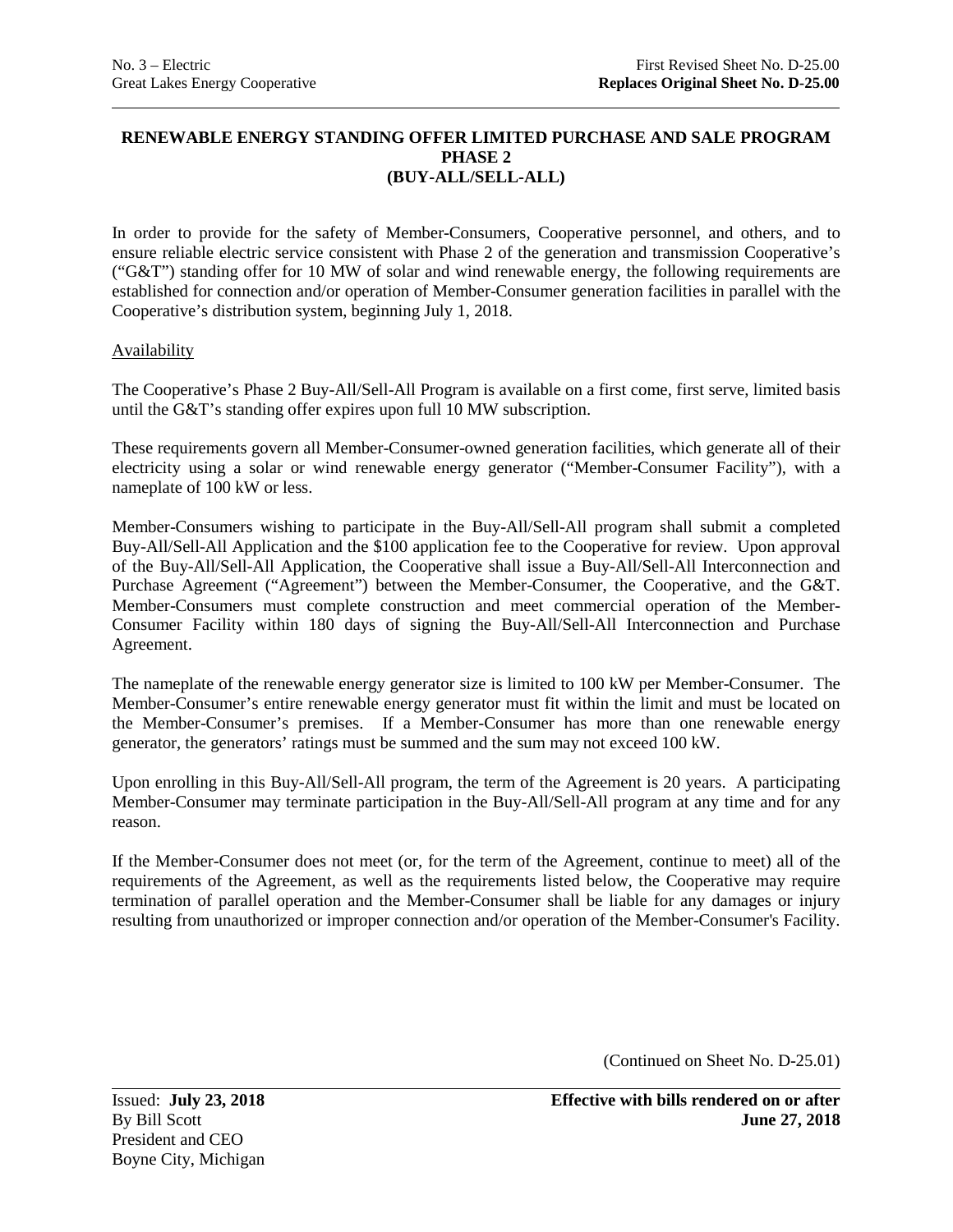## **RENEWABLE ENERGY STANDING OFFER LIMITED PURCHASE AND SALE PROGRAM PHASE 2 (BUY-ALL/SELL-ALL) (Continued from Sheet No. D-25.00)**

### Safety and Reliability Requirements

The Member-Consumer shall submit for the Cooperative's review detailed electric diagrams, equipment nameplate data, including the interface device and control system of the Member-Consumer's power source and a site plan.

The Member-Consumer's control and protection system and site plan must be acceptable to the Cooperative and in accordance with these safety and reliability standards. This system shall provide for immediate automatic shutdown or separation of the Facility and the Cooperative system in the event of momentary or extended loss of power from the Cooperative, including loss of one or more phases if the Member-Consumer is generating three phase power. The shutdown or separation must continue until normal utility service is restored. The shutdown or separation shall occur when frequency, voltage, and/or current deviate from normal utility standards. The Member-Consumer shall be liable if the Member-Consumer's protection system fails to function.

A disconnecting device suitable for use as a protective tag location may be required so as to be accessible and in reasonably close proximity to the billing meter.

The completed installation must meet all local, state and national codes and regulations and is subject to inspection by proper enforcement authorities before commencement of parallel operation. In addition, the Cooperative may, at its discretion, inspect or test the facility at any time.

The Member-Consumer shall advise the Cooperative prior to making any revisions to the Facility, the control system, or the interface between the two power systems after the installation. Any such revision must be acceptable to the Cooperative.

Should the parallel operation of the Facility cause interference or adversely affect voltage, frequency, harmonic content or power factor in the Cooperative's system or other Member-Consumers' service, the Cooperative may require disconnection of parallel operation until the condition has been corrected.

### **Metering**

Separate metering shall be installed to determine generation output. The Member-Consumer Facility must deliver, to the Cooperative's system, all energy generated. The Member-Consumer shall pay the incremental cost of all such metering above the cost for meters provided for similarly situated nongenerating Member-Consumers. Any service upgrades or protective equipment/devices necessary to accommodate the output of the generating unit(s), as determined by the Cooperative, shall be at the Member-Consumer's expense.

(Continued on Sheet No. D-25.02)